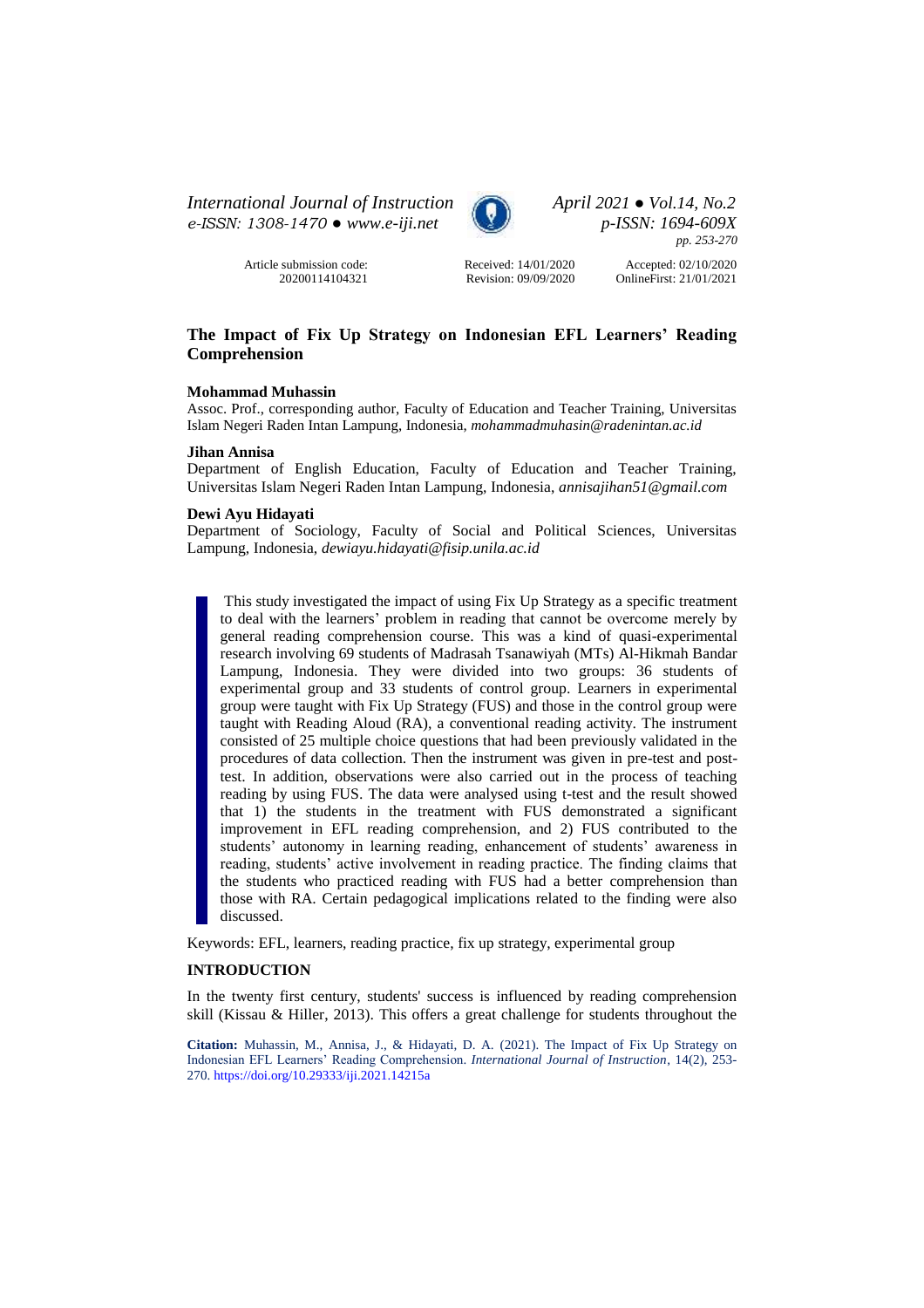world to increase the ability to grasp what they are reading. It is an essential skill to gain a significant progress of learning. In reading procedure, the students should grasp the content of the passage. They must master this perusal skill and the focus is not learning to read, but reading to learn (Alyousef, 2006). During reading practice, reading comprehension is very critical because it encompasses more than reader-to-text answers (Pourhosein Gilakjani & Sabouri, 2016). It means that the students are unable to obtain knowledge from the reading stuff through reading comprehension. It is a phase of discover meanings of the passage, which is very necessary in reading practice.

In Indonesia setting, many students still confront some difficulties in reading comprehension as Indonesians are more inclined to teach and learn English as a foreign language (EFL) (Sulistiyo, 2016). The activity of teaching-learning English takes place mainly in classrooms, not in everyday communication (Davoudi & Yousefi, 2015). Apparently, problems in EFL reading comprehension among Indonesian students are lack of vocabulary and prior knowledge, insufficiency of grammar mastery, and poor reading strategies (Setiyadi, 2016).

Referring to a study of The Worlds Most Literate Nations conducted by Central of Connecticut State University, Indonesia is ranked sixtieth from sixty one Southeast Asian countries on reading interest (Miller & McKenna, 2016). This phenomenon describes the factual condition of Indonesians' reading interest that is on severe crisis, especially among the students. The comprehension of reading text is very important in language learning. Indonesian learners may not find difficulties to understand texts in Indonesian language as reading material, but things will be more complicated when they read English texts (Setiyadi, 2016). Many EFL learners find difficulties in Many EFL learners find difficulties in comprehending English texts because they do not master the English vocabulary (Suryanto, 2017). Besides vocabulary shortage, they are also bored with the teachers' conventional strategy and this makes them less motivated in learning reading (Pradana, 2017).

Regarding this problem, the circumstance of teaching-learning activity should be interesting to give learners motive in developing reading comprehension. It is suggested that teachers utilize a specific technique or strategy to enhance the learners' reading comprehension (Sholeh et al., 2019). Some kinds of reading strategy that teachers can use are available; one of them is Fix Up Strategy, henceforth FUS. Students and teachers can employ FUS for collaborative reading to increase students' participation in reading classes and help them comprehend the text individually (Moreillon, 2007).

FUS is a technique that will guide students develop the comprehension of reading materials. When the students get confused with certain terms or certain phrases, fix up strategy will help them comprehend the text message. Students can use this technique to re-read context or figure out the missing terms (Duffy, 2009). This means that a phase to discover the message of the text is to fix up strategy. The technique can help students interpret and discover the difficult words which makes students easier to pace the process of reading comprehension (Fitrisia et al., 2015). The teacher should first clarify the methods for implementing this strategy to students so that they can use it in the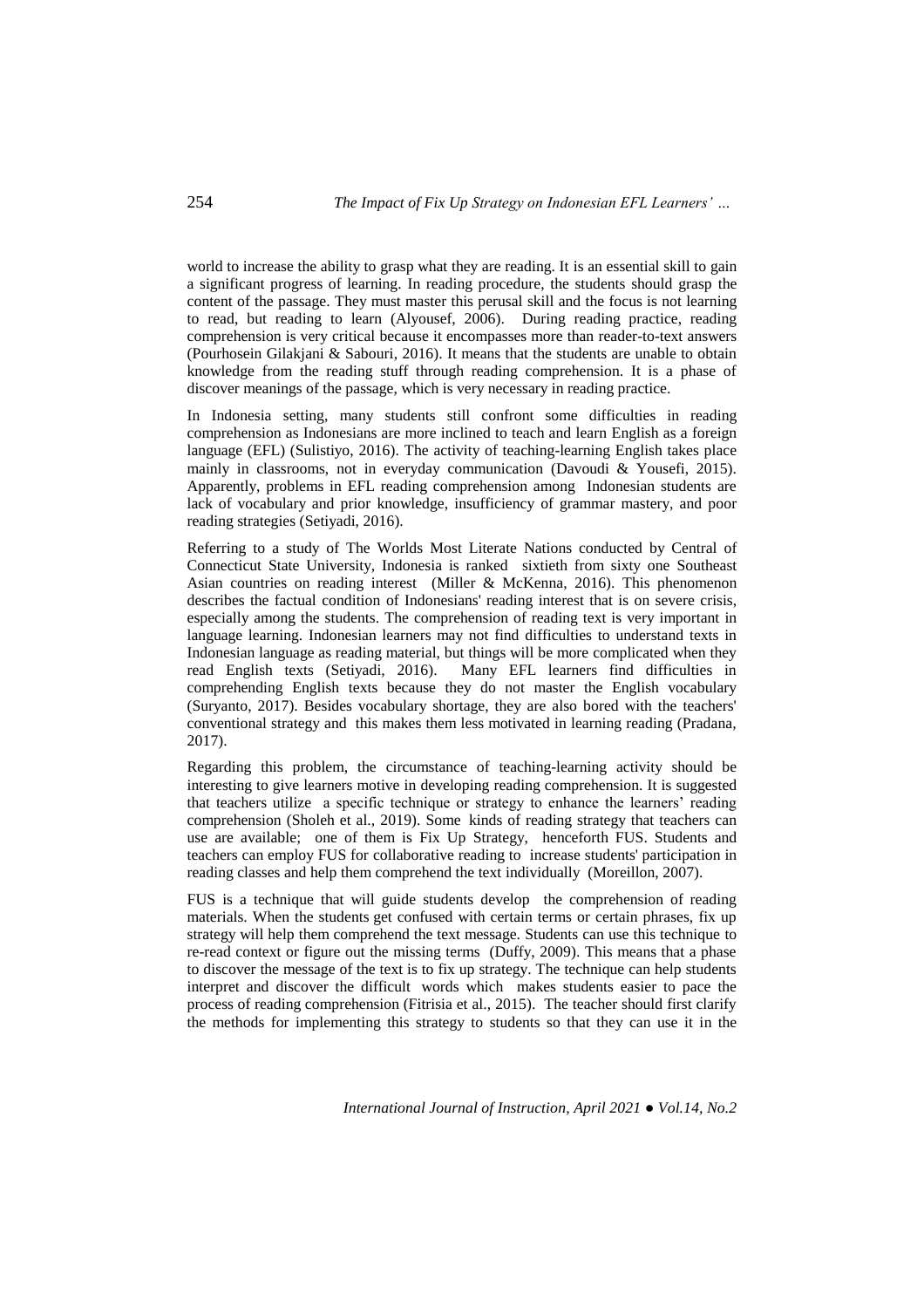phase of reading comprehension (Amelia, 2018). As a reference to utilizing the strategy, the teacher will inform learners the task to use it appropriately.

Further Moreillon (2007) points out that in reading comprehension, curiosityexpressing activities are questioning, predicting, and inferring. This implies that the instructor should trigger learners' curiosity to make the experience of reading activity effective. Fix up strategy is the right one since it will transform students into autonomous learners and will also make students more involved as they conceive of the text they are reading on the basis of their experience or mind (Bremer et al., 2002). The procedures that can be used are: (1) re-reading the text (2) interacting with background knowledge, (3) inferencing, (4) forecasting (5) recalling what we have already read in writing (6) visualizing, (7) posing a new question (Moreillon, 2007). Further Tovani (2000) maintains that using Fix Up Strategy in general has some advantages, for instance tracking students' comprehension of the language, and enhancing students' awareness of reading.

The empirical studies above present the importance of applying FUS in teaching reading because of many benefits gained by students toward their reading skill enhancement. Moreover, in a reading crisis situation like now, the application of FUS in teaching EFL reading becomes urgent as one of the reading strategies that attracts students' attention so that the learning situation is not boring and monotonous. Therefore the present study seeks to explore the benefits gained by students when teachers apply FUS in the context of teaching reading comprehension in Indonesia, especially for the eighth grade EFL learners with descriptive text material in line with the school's curriculum and syllabus.

This study assumes that by adapting and practising FUS, some difficulties confronted by students in EFL reading comprehension such as lack of vocabulary and background knowledge, learning dependence, and less engagement in reading practice can be overcome (Davoudi & Yousefi, 2015). Besides, FUS is expected to cope with the problem concerning the poor strategy used by EFL teachers in teaching activity due to its strong emphasis on the students' active and creative engagement in reading practice within pairs or small groups (Pradana, 2017; Sholeh et al, 2019). It is highly expected that the practice of this reading strategy will be beneficial for students since in FUS, students must play a dynamic and autonomous roles in finding the problems of vocabulary and background knowledge (Moreillon, 2007). FUS can be implemented by rereading, using prior knowledge, thinking, and reflecting as well as solving the problem by visualizing, retelling, and noticing about what was already understood from the text (Indrasari, 2015; Amelia, 2018).

With reference to the scope of the problem, the study is aimed at examining the effectuation and impact of FUS on Indonesian EFL learners' reading comprehension. Particularly, the study tries to respond the problem formulation as follows.

1. How is Fix Up Strategy effectuated in teaching EFL reading comprehension?

2. Does Fix Up Strategy impact significantly on the advancement of the EFL learners' reading comprehension?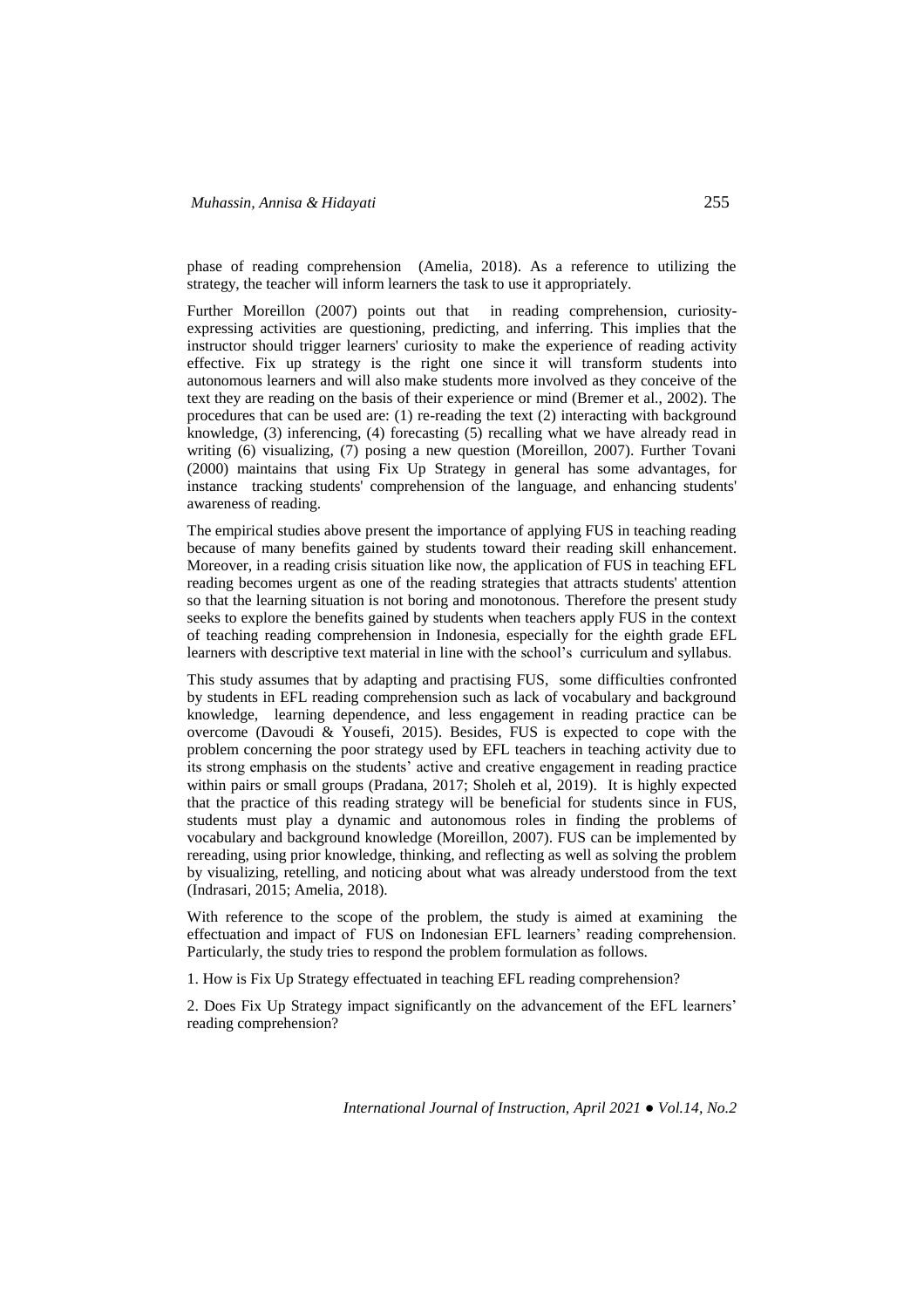# **LITERATURE REVIEW**

Teaching English as a Foreign Language (TEFL) in Indonesian schools is a dynamic practice in which not every teacher conducts the same tasks through the same communicative practices (Muhassin, 2016). This argument implies that teaching English skills particularly reading is a conduct that has intertwined components. The teacher should therefore apply an effective approach to teach English so that the learners can actively participate in the phase of teaching-learning (Jose & Raja, 2011). As a case among Indonesians, learning a native language for example differs from learning a foreign one. It is uneasy to instruct EFL since the instructor needs to explain a language that learners do not practice in daily life (Alwasilah, 2013). The instructor should have an immersive or fascinating system or methodology while teaching English (Nejad & Keshavarzi, 2015). Therefore innovative strategies or techniques in this situation should be implemented to make the students more interested (Pradana, 2017).

Reading is the method of evaluating, organizing and understanding the multitude of information sources (Scanlon et al.*,* 2010). Reading is uneasy thing because when we read a text, we need a concentration. Reading cannot merely be seen as looking at and remembering any paragraph of a book (Berridge*,* 2015). In this phase, we also need analysis skills in the reading process to get the details from the document that we interpret. We need to recognize the important thing in the process of reading.

Reading comprehension makes sense when integrating a sort of complicated mechanisms including vocabulary, word awareness, and eloquence (Soleimani & Hajghani, 2013). Good readers can identify and understand the text which they read. The reader who is unable to interpret well will not grasp the text they are reading without supporting from others. Reading awareness encompasses more than readers' reactions to text (Klingner et al.*,* 2007). This concerns on the readers as well as the document they are processing. Nevertheless, it is not only a question of context, but also in the steps of reading comprehension. Readers are experienced when they grasp the nature of text and utilize their insight to understand the essence or intent of the text that they interpret (Takallou, 2011). Without this kind of ability to understand and communicate with language, the message may fail (Pourhosein Gilakjani & Sabouri, 2016).

Furthermore, readers need to learn five abilities of reading comprehension to make them easy to read. Those include activating word senses, comprehending sentences, inferencing, monitoring comprehension, and understanding text structure (Moreillon, 2007). In addition to reading comprehension abilities, there are also several strategies of reading comprehension in teaching reading: (1) setting out or constructing information scope, (2) utilizing visual stimuli, (3) asking, (4) predicting and drawing conclusions, (5) defining key points, (6) using fix up options, and (7) reconstructing (Soleimani & Hajghani, 2013)

Reading strategy, one of language learning strategies, is characterized as a mental behavior strategy to attain a reading objective (Bimmel et al., 2001). These are often known as the mental activities comprehension that the readers choose and implement to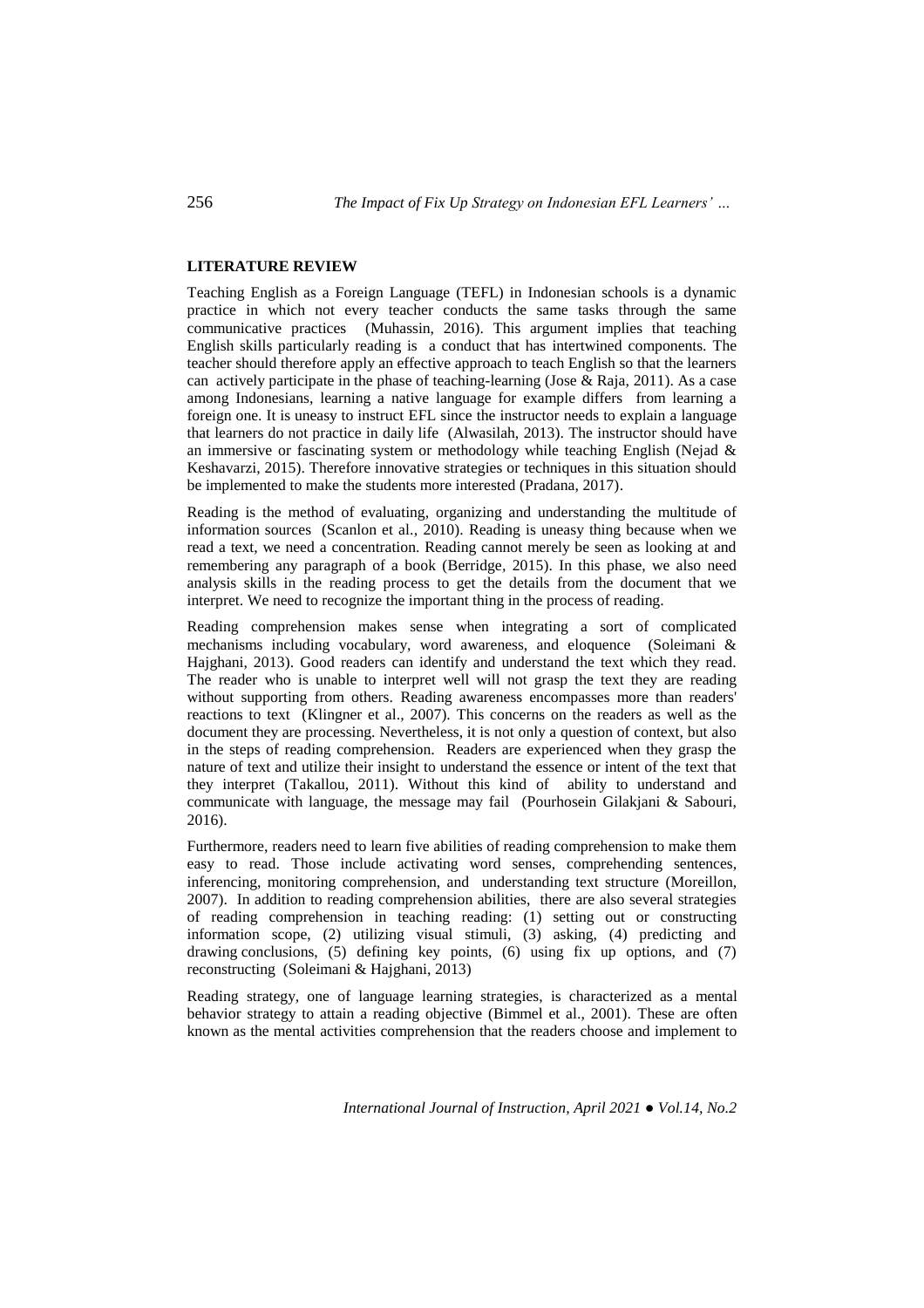understand what they are reading (Abbott, 2006). If reading strategies are used appropriately and variedly, they will make a beneficial contribution to the learning process (Grabe, 2009). Most of the readers utilize a variety of methods to collect, retain and restore information (Mikulecky, 2008). Readers may face some difficulties in understanding and apply some strategies to resolve their difficulties (Peregoy & Boyle, 2001). Each individual profits from diverse strategies and some of them contribute to a quicker and more well-defined comprehension target (Tercanlıoglu, 2004).

Considering the significance of reading strategies to overcome students' problems, many studies have been completed concerning instructional guidance of strategy, especially those which are closely related to the application of fix up strategy for Indonesian EFL learners' reading skill. For example, Suryati (2013) investigated the influence of applying fix up strategy on reading comprehension of the eleventh grade learners at SMAN 2 Tapung Kampar Regency applying quasi-experimental design. The study chose 51 senior high school students as research subject divided into 25 students of control class and 26 students of experimental class. The instrument was reading test comprising 25 valid items of multiple choice. The findings exhibited a significant influence of fix up strategy towards students' reading score. It could be found that the t-test was 2.93 greater than 2.01 of t-table on the level of significance 5% and 2.68 of t-table on 1% level of significance and the increase on students' mean score from 50.31 in pre-test to 68.92 in post-test.

Another slightly different study, Indrasari (2015) examined the effectiveness of fix up strategy in teaching reading observed from the eighth grade students' self-assurance at SMPN 2 Temanggung. The study selected 52 junior high school students as research subject; 26 students of control group and 26 students of experimental group. The instruments were reading comprehension test and questionnaire. The study came up with some findings as follows: fix up strategy was more effective than direct teaching; the student accomplishment in reading skill did not rely on the level of students' selfassurance; there was no interrelation between teaching strategies and students' selfassurance in teaching reading.

With the selection of different group designs, Kusumawati (2019) carried out an investigation on the impact of fix up strategy on the eleventh grade students' reading comprehension at SMAN 7 Kediri employing experimental design. There was only one group for pre-test and post-test design including 34 students as research subject. The instrument was reading comprehension test. The study reported findings that there was an increase on students' mean score from 65.15 in pre-test to 78.9 in post-test and the t-test was 7.359 greater than 2.034 of t-table. Pertaining to the findings, it could be argued that fix up strategy was efficacious used in teaching reading.

Given the study on higher level students, Suhermanto (2019) questioned whether there was any influence of fix up strategy on students' reading comprehension at Islamic State Institute of Curup applying quasi-experimental design. This was a single group design comprising 60 second semester students of English department as research subject. The instrument was reading comprehension test consisting of 30 valid option test items for pre- and post-tests. The result indicated that the t-count value was 3.905 greater than t-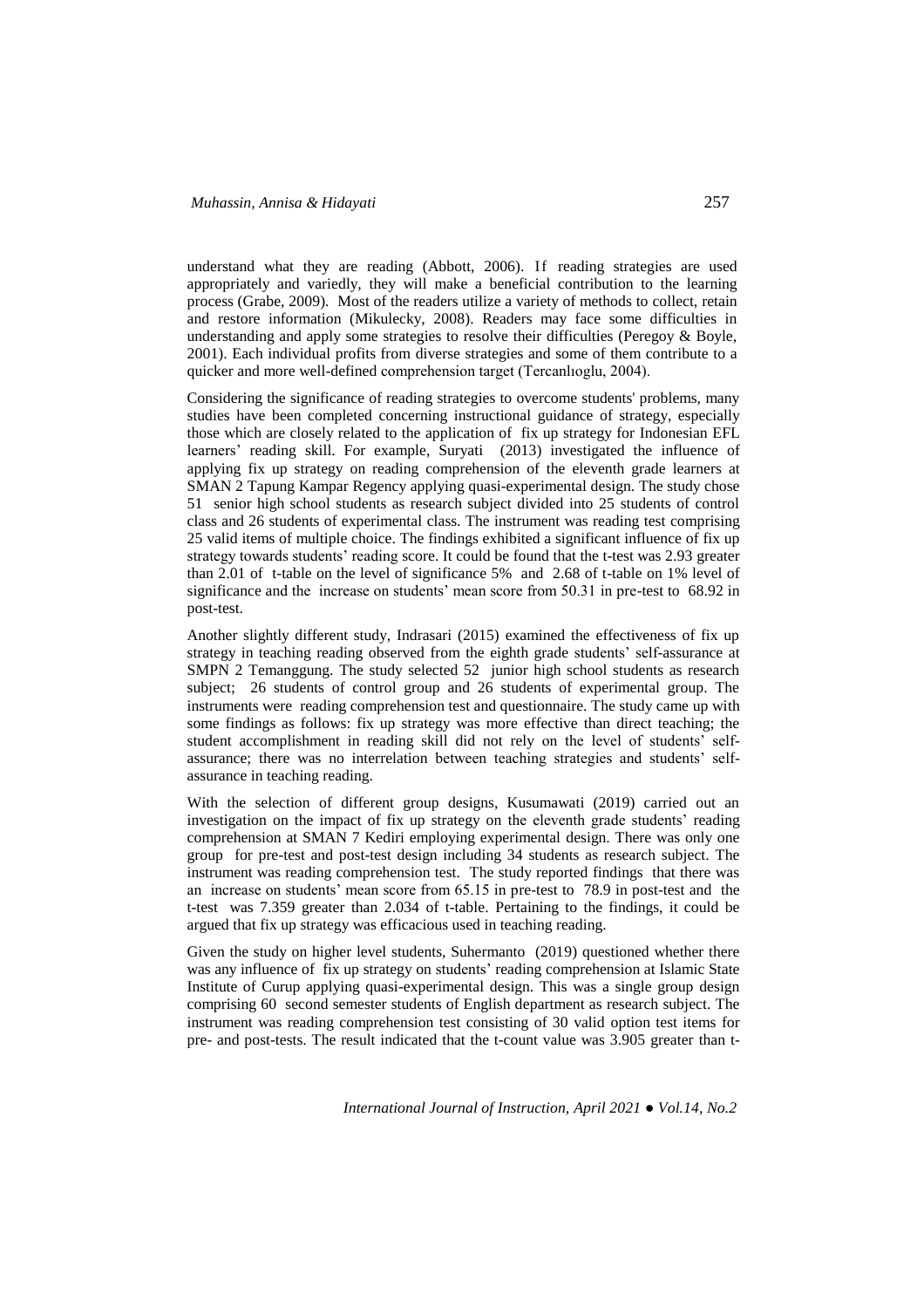table value, promoting a significant influence of fix up strategy on students' reading comprehension. Besides, there was a considerable divergence of students' mark after being taught employing fix up strategy.

More recently, Farmadani (2019) conducted a study exploring the impact of fix up strategy on the eighth grade students' reading comprehension at SMPN 1 Sumbergempol Tulungagung applying pre-experimental design. This was a group pre-test and post-test design, including 32 students as the subject of research. The instrument was reading comprehension test. The finding indicated that there was a considerable increase on students' mean score from 68.91 in pre-test to 89.06 in post-test and the t-test showed that P-value (Sig.) was 0.000 less than 0.05, signifying the students' different achievement before and after being instructed employing fix up strategy. Referring to the findings, it could be observed that fix up strategy was effective for teaching reading in junior high school.

The discussion on the previous studies has come to a conclusion that there are different points of view related to the subject level, research type, group design, and research instrument, even though using the same fix up strategy. The present study employs the same strategy but principally finds gaps and tries to fill them with different schemes, namely using quasi-experimental design at junior high school level with 2 group designs, involving two research instruments: reading test and observation. Thus this study attempts to explore the implementation of fix up strategy on Indonesian EFL students' reading comprehension in different perspectives.

### **METHOD**

## **Research Design**

This study applied experimental research. This was the only type of study that explicitly tried to affect a specific variable and could be the best type to evaluate theories regarding cause-and-effect interactions when this type was well implemented (Fraenkel et al., 2011; Klassen et al., 2012). Experimental research is systematic research to control over conditions. This type of research is very important, because it can show whether a variable influences another variable or not. Thus, in this study Fix Up Strategy was treated as independent variable (X) and reading comprehension as dependent variable (Y).

Specifically this study applied quasi-experimental design that included a group distribution of participants (Shih & Reynolds, 2018). The scope of this study was pretest and post-test design to find out the students' reading comprehension of descriptive text by students utilizing Fix-Up Strategy. The research design is shown in table 1.

Table 1 Research design

| Research design    |          |                 |           |  |  |  |  |  |
|--------------------|----------|-----------------|-----------|--|--|--|--|--|
| Control group      | Pre-test | Reading Aloud   | Post-test |  |  |  |  |  |
| Experimental group | Pre-test | Fix Up Strategy | Post-test |  |  |  |  |  |

In this step, two groups were randomly selected; those were control group and experimental group. Before treatment, the learners were provided with pre-test to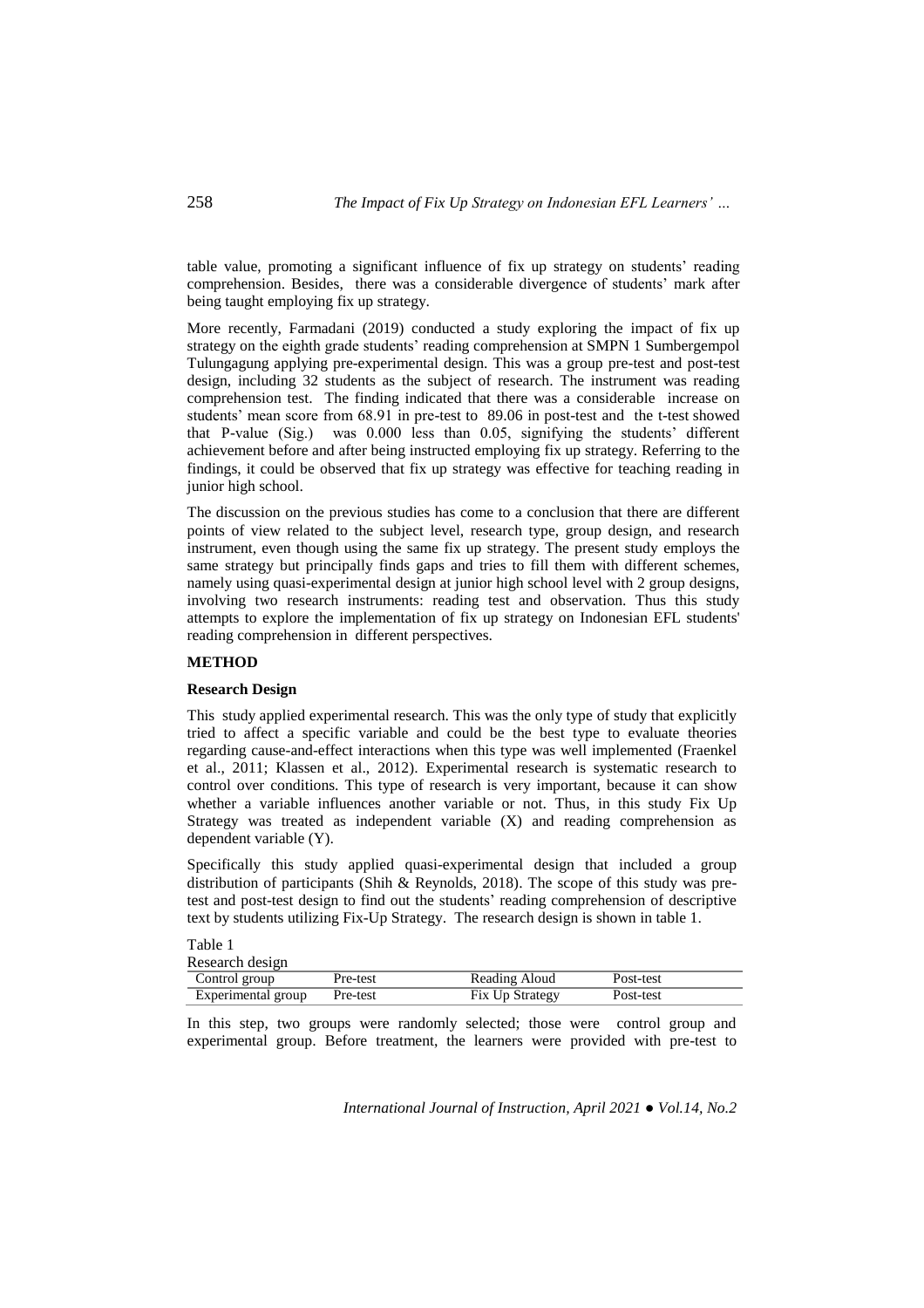evaluate the basic reading comprehension. The researcher then applied a treatment for each group, using a conventional reading activity in the control group and Fix Up Strategy in the experimental group. There were three meetings for treatment. Particularly, the experiment of teaching EFL reading using Fix Up Strategy confirmed the procedures suggested by Moreillon (2007) as follows: 1) re-reading the text 2) interacting with prior knowledge, 3) inferencing, 4) forecasting 5) recalling what we have already read in writing 6) visualizing, 7) posing a new question. In the final stage of experimentation, students were handed with post-test to evaluate whether there was a significant difference of students' reading comprehension score after intervention.

# **Participants**

The study selected the research subject from the eighth grade students of MTs Al-Hikmah Bandar Lampung, an Islamic Junior High School in Lampung, Indonesia. They have already taken reading comprehension lesson in English subject in line with the school curriculum and syllabus. There were four classes for eight grade: VIIIA, VIIIB, VIIIC, and VIID. Two classes which were of the same kind in their English competence were chosen randomly using lottery. The selected classes were class of VIIIA with 36 students regarded as experimental group and class of VIIID with 33 students regarded as control group. The experimental group was taught by one of the researchers utilizing Fix Up Strategy (FUS) as suggested by Moreillon (2007) and the control group was instructed by a classroom teacher applying Reading Aloud (RA), a conventional reading activity introduced by Ledger & Merga (2018).

### **Instruments**

As the instrument data collection, the study applied reading comprehension test with multiple choice questions, comprising two categories of test, Pre-test and Post-test. The Pre-test was given before treatment of the techniques for both groups to assess students' basic reading comprehension and the Post-test was administered to find out the differences of students' reading comprehension after the intervention. The reading texts were based on descriptive genre adopted from the text book of Grade VIII and internet. The researchers developed a reading comprehension test by confirming validity and reliability as the parameter of a proper test proposed by Bordens & Abbott (2018). Therefore, before distributing the test, the researchers had tried out 50 test items for both pre-test and post-test to another class (VIIIB). The analysis of validity and reliability of the try out resulted in 25 test items which were then distributed in the tests for each group. Table 2 portrayed the blueprint of test points in line with the eight aspects particularly employed to assess reading comprehension as asserted by Brown  $(2007)$ .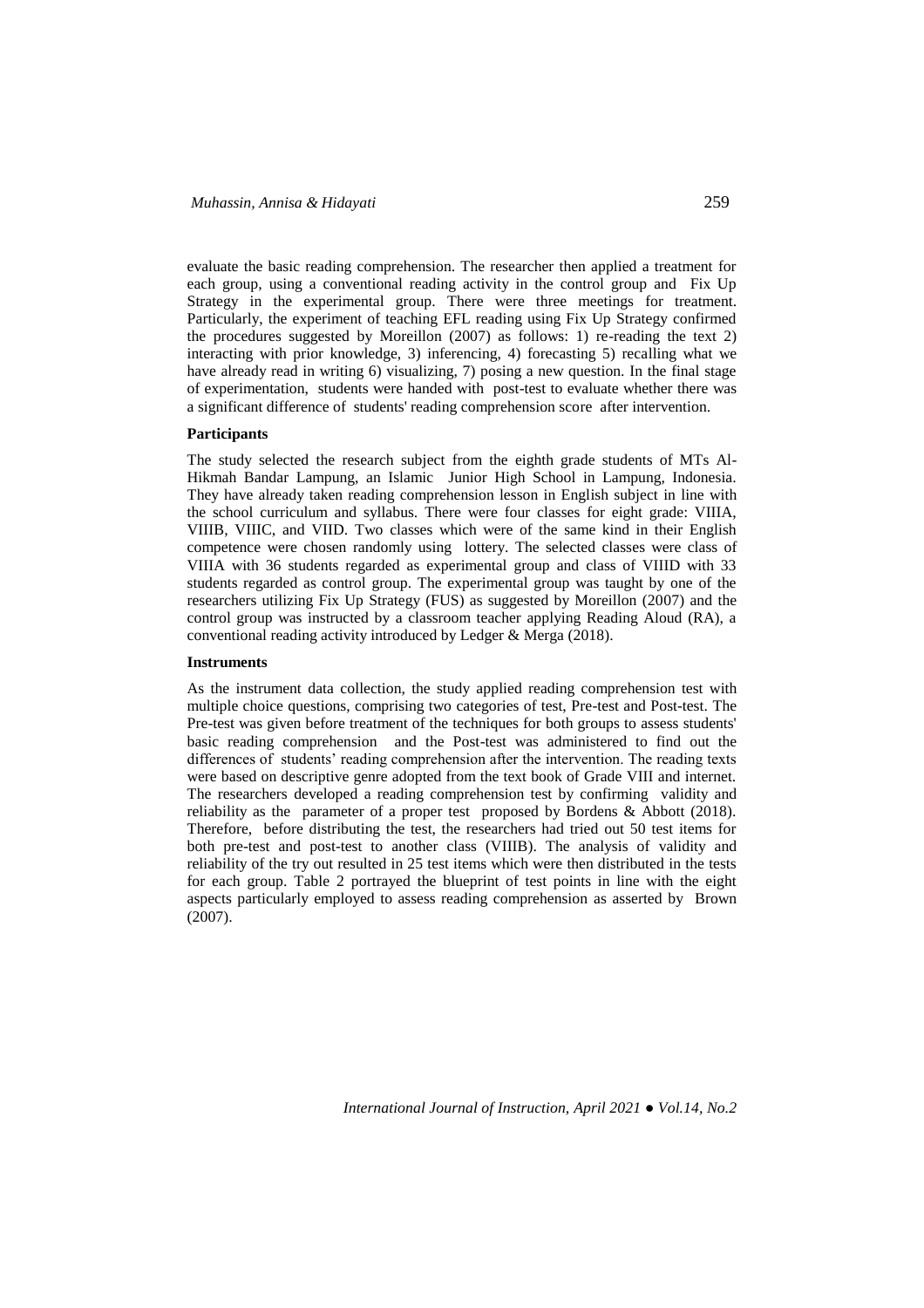| Pre-test and post-test design |  |
|-------------------------------|--|
| Aspects                       |  |

| Aspects                                         | <b>Test Items</b>  |    |                       |    |  |  |
|-------------------------------------------------|--------------------|----|-----------------------|----|--|--|
|                                                 | Pre-test           | N  | Post-test             | N  |  |  |
| Main idea (topic)                               | 2,5,11,14          |    | 1, 11, 12, 13, 18, 23 | 6  |  |  |
| Expression/idiom/phrase in context              |                    |    | 24                    |    |  |  |
| Inference (implied detail)                      | 7,8,17             | 3  | 8.17                  |    |  |  |
| Grammatical features                            | 6,15,19            | 3  | 5,10,25               |    |  |  |
| Detail (scanning for a specially stated detail) | 1,9,10,16          |    | 2,6,7,9,14            |    |  |  |
|                                                 | 18, 21, 22, 23, 24 | 9  | 15,20,21,22           | 9  |  |  |
| Excluding facts not written                     | 12                 |    | 16                    |    |  |  |
| Supporting idea                                 |                    |    |                       |    |  |  |
| Vocabulary in context                           | 3,4,13,20,25       |    | 3,4,19                |    |  |  |
| Total                                           |                    | 25 |                       | 25 |  |  |

Besides, observation with reference to Project-Based Learning (Widiyoko, 2012) was carried out during three meetings of treatment to evaluate the effectuation level of fix up strategy in teaching-learning EFL reading. The observation form comprised 7 statements on the procedures of fix up strategies with "Yes" or "No". Then the observation result could be interpreted using the following criteria.

# Table 3

Criteria of fix up strategy effectuation

| Criteria         | Percentage |  |
|------------------|------------|--|
| Very good        | 80-100     |  |
| Good             | 60-80      |  |
| Fair             | $40 - 60$  |  |
| Poor             | $20-40$    |  |
| Fail             | $0-20$     |  |
| (Widivoko. 2012) |            |  |

#### **Data Analysis**

The study employed statistical computation including normality test and homogeneity test in analysing data. Then, t-test for two correlated samples was also utilized to find out the substantial divergence between the pre-test and post-test grades of students who were taught using FUS and those who were not. For practicality and efficiency of the study, statistical computation of SPSS was also applied for hypothesis test. In addition, the followings were the indicators of hypothesis adoption and ejection. Ha was accepted if Sig.  $\alpha$  = 0.05 and H0 was admitted if Sig.  $> \alpha = 0.05$ .

# **FINDINGS**

#### **Implementation of Fix Up Strategy in Reading Comprehension**

Data on the implementation of FUS procedures in teaching reading comprehension came from recapitulation of observation in three meetings of treatment in experimental group. Table presents 4 the result of observation.

*International Journal of Instruction, April 2021 ● Vol.14, No.2*

Table 2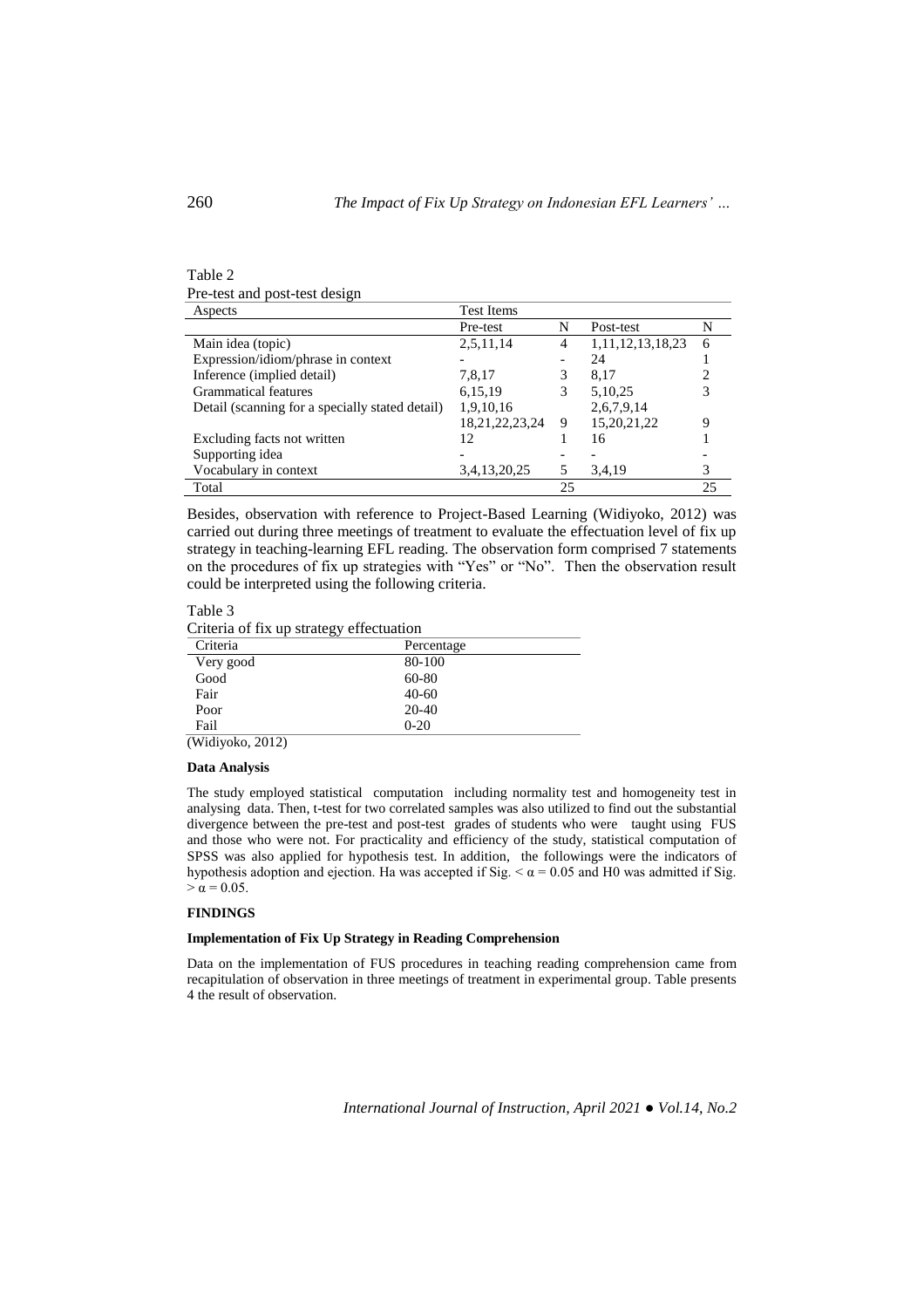| Table 4                                            |
|----------------------------------------------------|
| Frequency on the implementation of fix up strategy |
| Tadisatana                                         |

| Indicators                                                             |                | Yes           | No       |               |
|------------------------------------------------------------------------|----------------|---------------|----------|---------------|
|                                                                        | N              | $\frac{0}{0}$ | N        | $\frac{0}{0}$ |
| Teacher involves students to read and let them state the problems      |                |               |          |               |
| encountered.                                                           | 3              | 100           | $\Omega$ | $\Omega$      |
| Teacher asks students to stop in the words considered insensible.      | $\overline{c}$ | 66.7          |          | 33.3          |
| Teacher commands students to puzzle out and let them utilize the look- |                |               |          |               |
| back                                                                   | 3              | 100           | $\Omega$ | $\Omega$      |
| or fix up strategy.                                                    |                |               |          |               |
| Teacher apprises students to detect the problem (unknown words) and to |                |               |          |               |
| think if they if they know anything about the problem and aids them to | 2              | 66.7          | 1        | 33.3          |
| dissolve it.                                                           | 2              | 66.7          |          | 33.3          |
| Teacher urges students to utilize context clues.                       | 3              | 100           | $\Omega$ | $\Omega$      |
| Teacher lets students prove if the words are intelligible or not.      |                |               |          |               |
| Students can proceed reading and conduct the fix-up strategy if they   | 3              | 100           | $\Omega$ | $\Omega$      |
| encounter more problems.                                               | 18             | 85.7          | 3        | 14.3          |
| Total                                                                  |                |               |          |               |

Table 4 manifests the level of implementation of FUS procedures in teaching reading comprehension. The frequency of "Yes" answer is 18 or 85.7%, whereas the frequency of "No" answer is 3 or 14.3%. Referring to the scoring criteria in table 3, it can be interpreted that the implementation of FUS is on the level of "very good". Thus, we come to a conclusion that FUS has already been practiced properly as a strategy used to improve students' reading comprehension.

# **Result of Reading Comprehension Test**

#### **Result of Pre-test**

Pre-test in control group was executed on September 16, 2019 prior to the intervention given to the students to assess their basic reading comprehension in descriptive text, as shown in Figure 1.



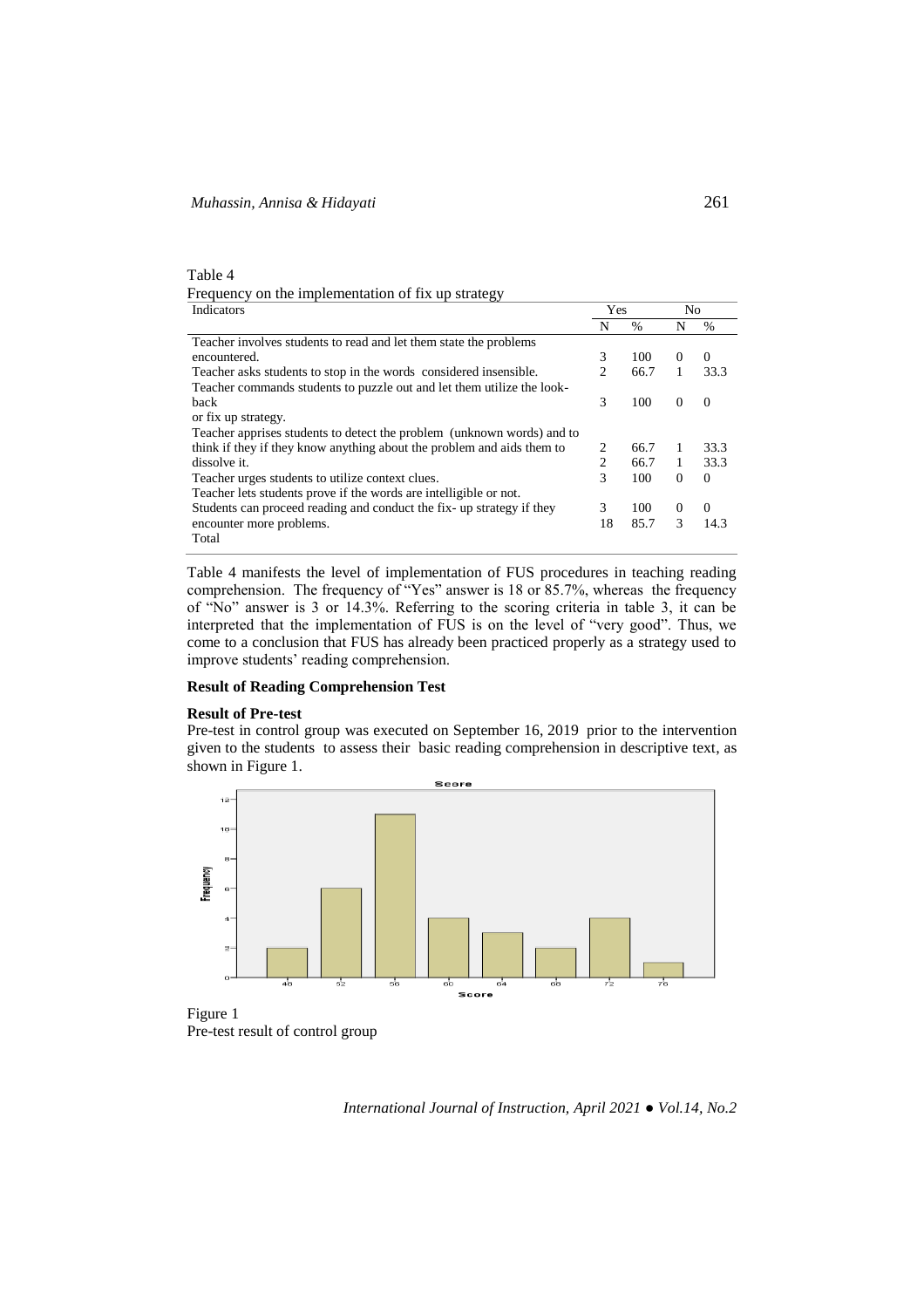Figure 1 displays that the learners' reading comprehension score is regarded low, with the mean value of 59,27 for pre-test. The scores are 48 for 2 students; 52 for 6 students; 56 for 11 students; 60 for 4 students; 64 for 3 students; 68 for 2 students; 72 for 4 students; 76 for 1 student. The lowest grade is 48 and the highest one is 76.

Then the pre-test was also put in practice for the experimental group on September 16, 2019. The result is drawn in Figure 2.



Pre-test result of experimental group

Figure 2 indicates that the mean value of pre-test is 64.56. The scores are 56 for 5 students; 60 for 12 students; 64 for 8 students; 72 for 4 students; 76 for 3 students; 80 for 2 students. 56 is the lowest score and 80 is the highest one.

### **Results of Post-test**

The post-test was conducted to search for the crucial impact on both control and experimental groups after the treatments had been implemented. The control group posttest was issued on 25 September 2019. The ratings of the students' reading comprehension are shown in figure 3.



Post-test result of control group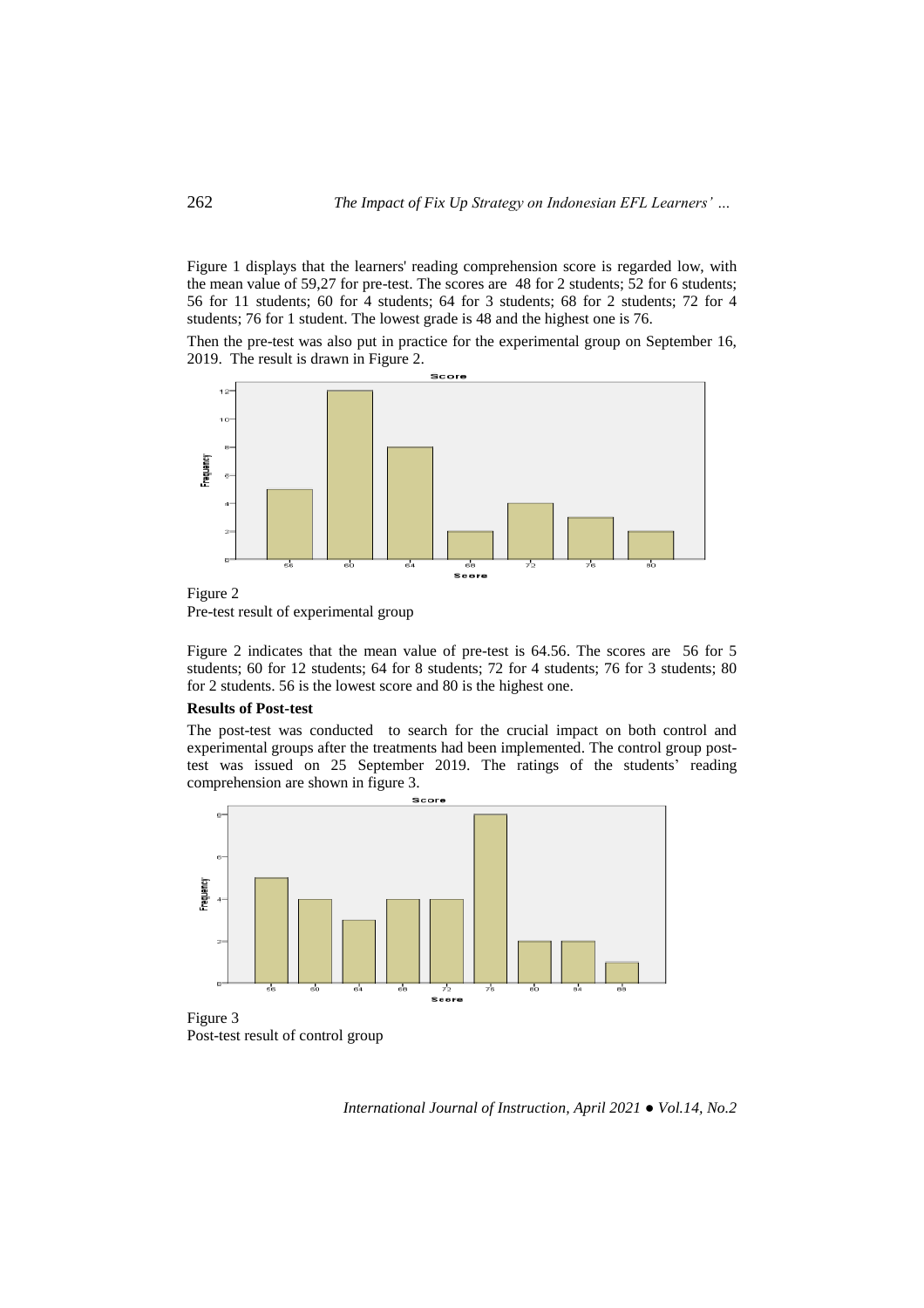Figure 3 signals that the control group mean is 69.58. The scores are 56 for 5 students; 60 for 4 students; 64 for 3 students; 68 for 4 students; 72 for 4 students; 76 for 8 students; 80 for 2 students; 84 for 2 students; and 88 for 1 student. The lowest grade is 56 and the highest one is 88.

The post-test was also executed in the experimental group on September 25, 2019 to see the major impact after the treatment. Figure 4 provides the ratings of the post-test.



Figure 4 Post-test result of experimental group

Figure 4 presents a significant improvement of students' score after three treatments using fix up strategy. It can be seen that the mean value of post-test in experimental group is 78.44. The scores are 60 for 1 student; 64 for 3 students; 68 for 2 students; 72 for 5 students; 76 for 2 students; 80 for 6 students; 84 for 13 students; and 88 for 4 students. The lowest score is 60 and 88 is the highest.

Table 5

Comparison of pre-test and post-test scores of the experimental and control groups<br>Category Category Fix Up Strategy Reading Aloud

| Caiegoly |          | <b>FIX UP SHATELY</b> |          | Reading Aloud |  |
|----------|----------|-----------------------|----------|---------------|--|
|          | Pre-test | Post-test             | Pre-test | Post-test     |  |
| Lowest   | 56       | 60                    | 48       | 56            |  |
| Highest  | 80       | 88                    | 76       | 88            |  |
| Mean     | 64.56    | 78.44                 | 59.27    | 69.58         |  |

The data presentation in table 5 shows that there has been a good progress on pre-test and post-test scores for control group as well as experimental group. The mean value of the control group from pre-test is 59.27 and the post-test is 69.58. Meanwhile, the mean value of the experimental group pre-test is 64.56 and the post-test is 78.44. It can be clearly seen that there are changes on both groups. However, the performance of experimental group is greater than the control group. The discussion comes up with a conclusion that there is a significant enhancement of students' reading comprehension score in the experimental group compared to the control group.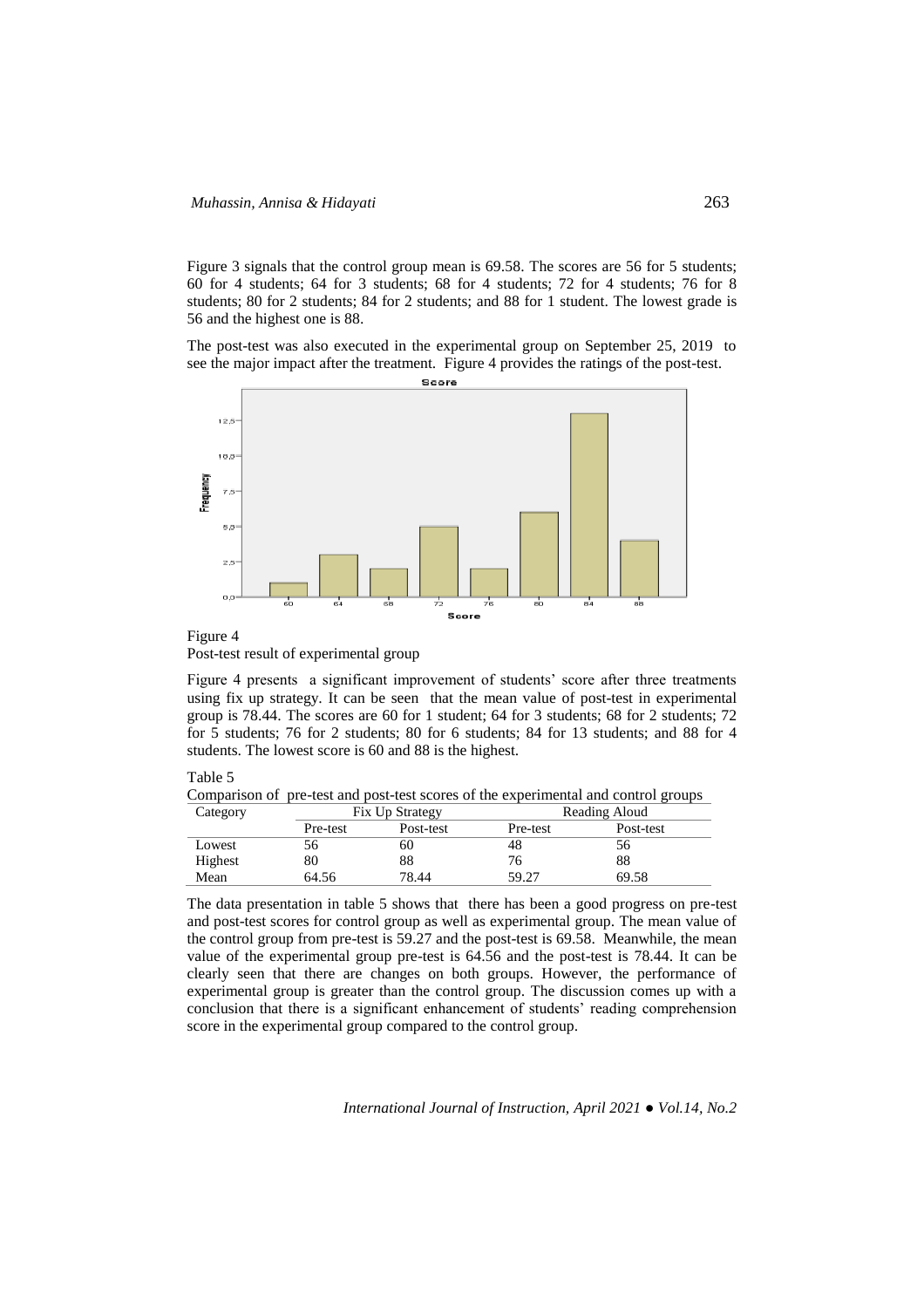The significant enhancement of reading score in experimental group might have been achieved because of the treatment using Fix Up Strategy, which demanded teacher and learners' engagement. The learners' pos-test proved the significant difference to the pre-test and this is line with the assertion that implementing Fix Up Strategy can improve leraners' reading comprehension skill. This finding corresponds to improve leraners' reading comprehension skill. Suhermanto (2019) who claimed that students taught with Fix Up Strategy exhibited improvement on reading comprehension.

## **Result of Normality Test**

The test of normality was carried out by applying statistical analysis of SPSS version 20 after obtaining the students' reading comprehension score from the tests. The hypotheses is: the data are normally administered (H0) and the data are not normally allotted (Ha). H0 is accepted if sig. (p)  $>\alpha$  = 0.05, and Ha is valid if sig. (p)  $< \alpha$  = 0.05.

Table 6 Normality test

|      | Groups            | Kolmogorov-Smirnov <sup>a</sup> |      | Saphiro-Wilk |    |         |
|------|-------------------|---------------------------------|------|--------------|----|---------|
|      |                   | Statistic Df                    | Sig. | Statistic Df |    | Sig.    |
|      | 131. Experimental |                                 | 36   | .948         |    | 36 .091 |
| Gain |                   | 121                             |      |              |    |         |
|      | Control           | .148                            | 33   | .940         | 33 | .068    |
|      |                   | .065                            |      |              |    |         |

a. Lilliefors Significance Correction

Table 6 reveals that the control group's Sig. is 0.068 and the experimental group's Sig. is 0.091. Both significances are more than 0.05. Therefore Ha is refused, and  $H_0$  is assumed. This signifies that the data of control and experimental groups are normally administered.

## **Result of Homogeneity Test**

The test of homogeneity was manifested in both control and experimental groups after gaining the results of pre-test and post-test, by proposing two hypotheses. The data variances were not homogeneous  $(H_a)$ , and the data variances were homogeneous  $(H_0)$ with criteria: H<sub>0</sub> was assumed if Sig.  $>\alpha = 0.05$ , and Ha was considered if Sig.  $< \alpha$ 0.05.

Table 7

| Homogeneity test   |  |  |
|--------------------|--|--|
| Levene's Statistic |  |  |
|                    |  |  |

The homogeneity test result in table 7 indicates that the significance is 0.595, greater than 0.05. Thus, it can be argued that the test data come from homogenous groups.

## **Result of Hypothesis Test**

The prior discussion stated that the normality and the homogeneity tests were satisfying. Therefore, the hypothesis test using independent samples t-test was implemented to scrutinize the considerable impact of FUS on the students' reading comprehension.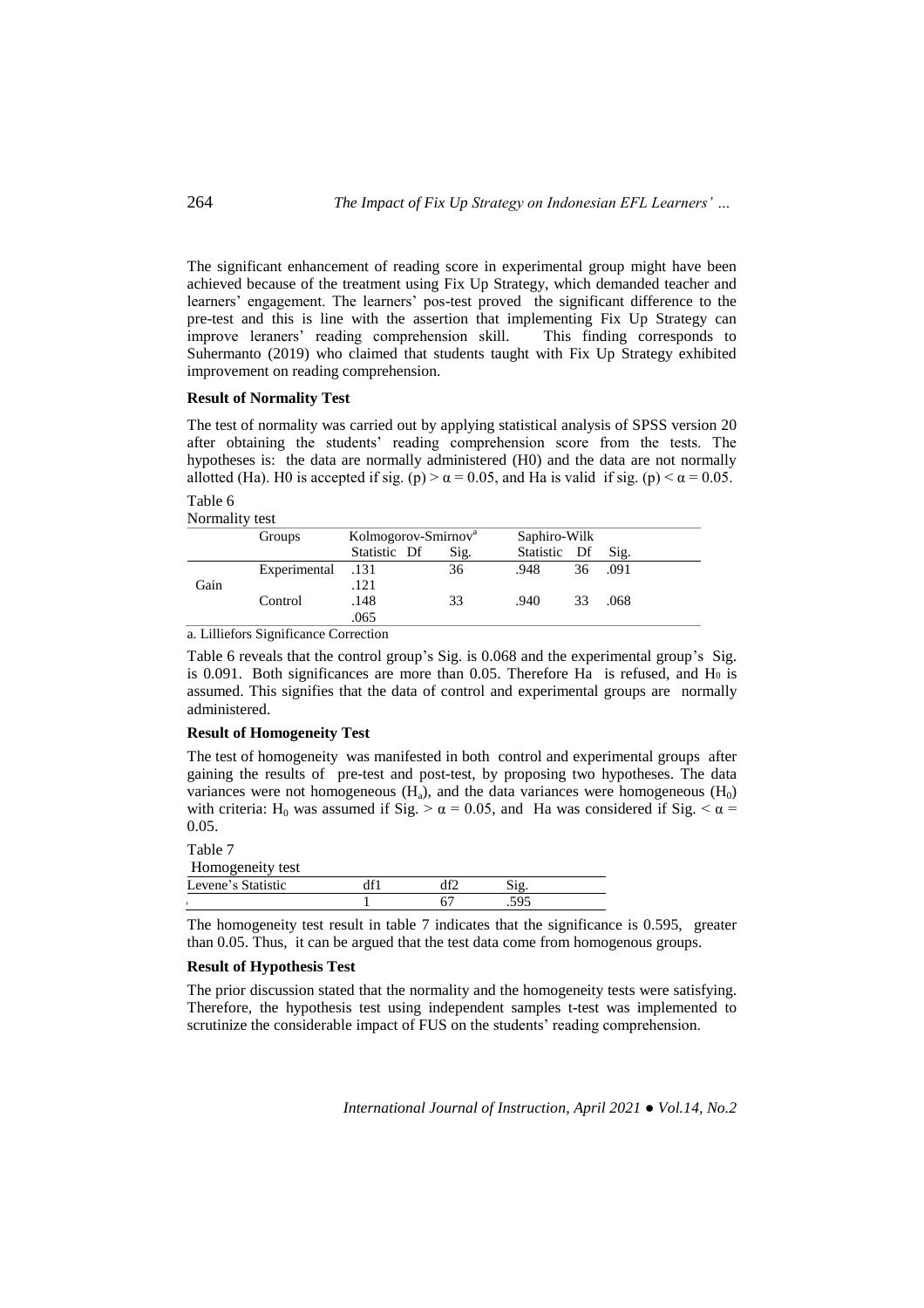| Table 8                    |  |
|----------------------------|--|
| Independent samples t-test |  |

|      |                                                    | for Equality of | Levene's Test<br>Variances |          | t-test for Equality of Means |                           |                    |                             |                                                 |       |
|------|----------------------------------------------------|-----------------|----------------------------|----------|------------------------------|---------------------------|--------------------|-----------------------------|-------------------------------------------------|-------|
|      |                                                    | $\mathbf F$     | Sig.                       |          | df                           | Sig.<br>$(2 -$<br>tailed) | Mean<br>Difference | Std.<br>Error<br>Difference | 95% Confidence<br>Interval of the<br>Difference |       |
|      |                                                    |                 |                            |          |                              |                           |                    |                             | Lower                                           | Upper |
|      | Equal variances.<br>assumed .285<br>(experimental) |                 | .595                       | 3.245 67 |                              | .002                      | 4.919              | 1.516                       | 1.893                                           | 7.945 |
| Gain | Equal<br>variances<br>not assumed<br>(Control)     |                 |                            |          | 3.254 66.953 .002            |                           | 4.919              | 1.512                       | 1.901                                           | 7.937 |

Table 8 indicates that probability (p) value of Sig. (2-tailed) for experimental group is 0.002. Referring to the criteria of Hypothesis test, if sig. value is less than 0.05, Ha is accepted. It can also be inferred that there is a substantial difference between pre-test and post-test scores in experimental group. The hypothesis test result proves that the implementation of Fix Up Strategy contributes a considerable impact on EFL learners' reading comprehension.

## **DISCUSSION**

#### **Implementation of FUS**

The primary aim of the study is to delve the relations between the implementation of Fix Up Strategy as a specific treatment in teaching EFL reading comprehension and its impact on the advance of EFL students' reading comprehension. With regard to this objective, this study attempts to explore how a teacher teaches reading using FUS a special treatment to enhance students' reading skill. Direct observations were conducted by researcher in three treatment meetings. The results of observation as shown in table 4 indicated that the frequency of implementation of FUS procedures reached 85.7% which was categorized as very good level. This achievement has positive implications for students in understanding and practicing FUS in the process of reading comprehension learning. Thus, the main benefit of the study is to alleviate students to be able to enhance their reading skill through the application of the FUS.

The observation results in the treatment process showed that students appeared more engaged in learning reading as the teacher implemented FUS. This might happen because the teacher's instructional guide on the application of the FUS procedure has a good effect on overcoming the problem of students who have limited vocabulary and background knowledge. The result is that applying FUS can help them understand the parts of the English text that are difficult. The teacher's role as a learning facilitator is very important in improving reading skills. This is closely related to the finding of Suhermanto (2019) which states that teacher guidance is needed in order to improve students' learning outcomes for better reading.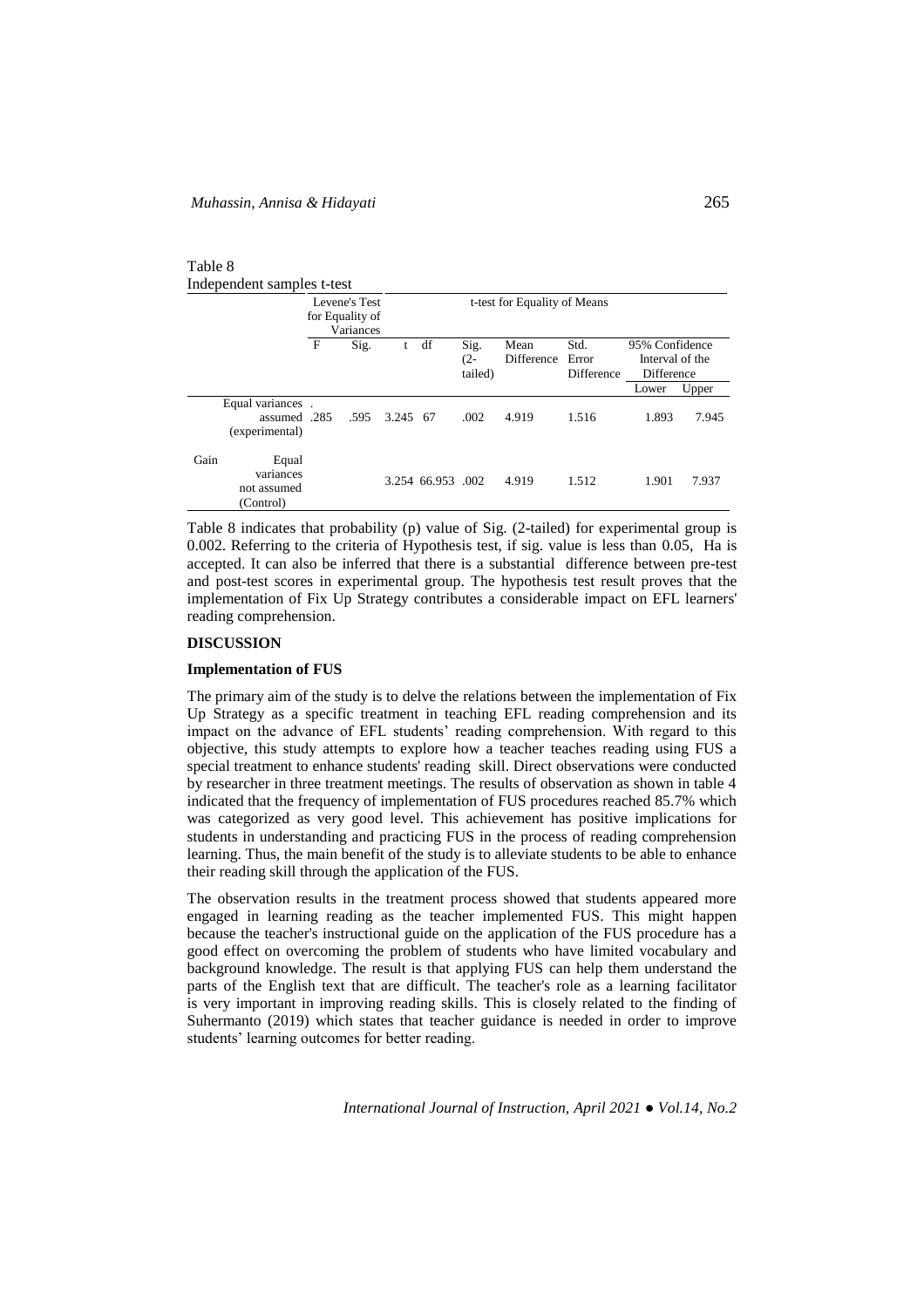Treatment with FUS has made learning conditions conducive so students can be actively and independently involved in self-monitoring and self-correction when they encountered confusing text. In self-monitoring students were aware when meanings broke down, identified words, phrases, paragraphs they did not understand and used fix strategy to restore the meaning. This is consistent with Indrasari (2015) who maintains that by applying FUS, students were facilitated to be actively engaged in reading text by providing fix-up devices, such as previewing, predicting, rereading, making connection, visualizing, inferencing, and retelling the text. Self-monitor requires metacognitive knowledge, which is understanding when reading makes sense by tracking and monitoring one's own understanding (Takallou, 2011).

One of the factors that FUS can improve student reading comprehension score is efficiency on how to study the course material in a cooperative learning approach which supports involvement and compassion by providing each member of the group an important part to play in the academic performance (Nejad & Keshavarzi, 2015). Students were given more space to be engaged in reading practice by pointing out their difficulties in comprehending text with their pairs through discussion. Within a small cooperative group, when students find the clunks, i.e. the word, idea, or concept which are uneasy to understand and break down reading comprehension of the whole text, they need to identify the clunks and figure them out using fix-up strategies (Bremer et al., 2002; Sholeh et al., 2019).

### **Comparison Result of of Pre-Test and Post-test Scores**

The result explanation might be based on the effect of FUS on the reading comprehension of EFL students, which was obtained from the pre-test and post-test results. The assessments that had the same time allocation, material, test design, and set of questions administered to the students in the two groups were assigned to verify whether or not FUS brought advancements to the reading comprehension of EFL learners. The discussion on pre-test and post-test results reveals that there is a substantial gap in the reading comprehension scores of the EFL students. The result of observation shows that the practice of FUS was categorized in a very good level, signifying the enhancement of reading comprehension of EFL learners by promoting conducive learning situation, learning independence, and more students' engagement in reading practice with pair discussion.

The intervention has improved reading comprehension levels for EFL students from 80 to 88. Therefore, it can be concluded that the intervention might have induced the rise in reading scores. There were clearly substantial differences in the students' post-test scores and this endorses the argument that using FUS will enhance reading comprehension skill. The finding significantly showed that the students' reading scores increased steadily. This finding is compatible with some earlier studies focusing on the use of FUS which has enhanced students' reading comprehension skill. This study also demonstrates that the reading comprehension scores of EFL students increased when the teacher designed reading activities that allowed more space for students to participate in reading practice in groups or pairs, to learn independently and to follow instructional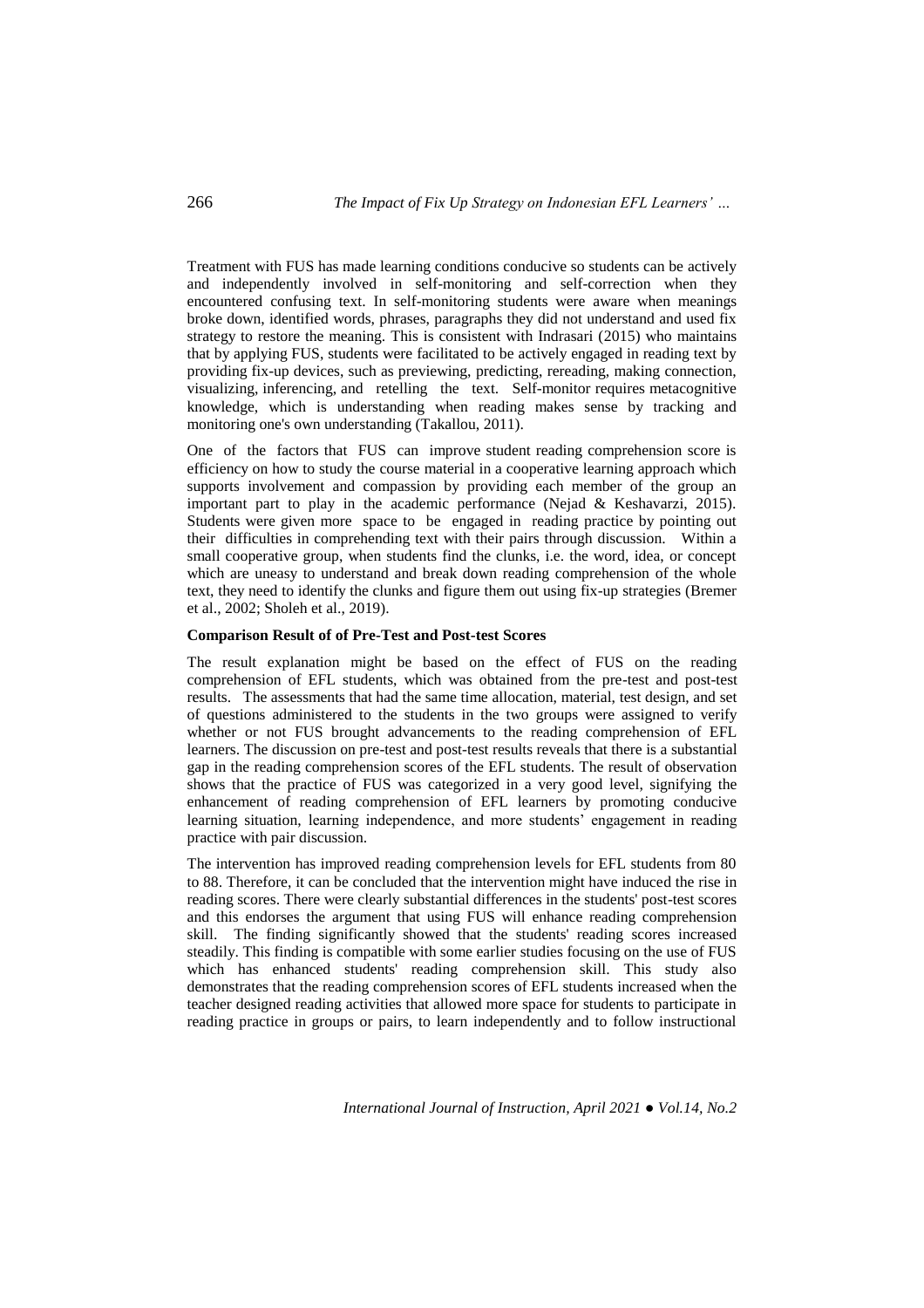guidelines on the reading strategy (Bremer et al., 2002; Indrasari, 2015, Suhermanto, 2019).

# **CONCLUSION AND RECOMMENDATIONS**

This study has successfully proved that there is a substantial impact of implementing FUS for improving students' reading skill. This is owing to the fact that the implementation of the FUS procedure has facilitated students to be able to understand English text better so that it has positive implications on increasing students' reading comprehension scores. FUS is considered as an efficient and effective reading strategy by promoting learning strategies that are interesting and not monotonous, providing broader opportunities for students to engage actively in group discussions, and guiding students to be independent in seeking and overcoming difficult parts of the English text. The contribution of FUS is very positive for students' understanding of the English text because the mechanism of self- monitor and self-correction is emphasized in FUS practice. Thus, when finding difficulties in the English text section, students can independently overcome these difficulties through a fix up strategy.

At the level of TEFL, by considering the tangible benefits of FUS, it is strongly suggested that English teachers employ this technique in teaching reading comprehension. EFL students' understanding will be better when there is a solution to the problem of limited vocabulary and background knowledge in comprehending the English text. FUS trains students to learn independently and to be actively engaged in group or pair discussions to solve the problem.

This study has limitations in terms of the research subject which was limited to the Indonesian EFL junior high school students and the data collection through tests and observations. Therefore, it is recommended for further research to utilize other levels of schools, such as elementary school, senior high school, and even universities so that they will get more comprehensive study results. In addition, using a questionnaire to determine students' responses to the application of FUS will also make the study more valid.

For education stakeholders particularly for policy makers and for junior level teachers, the findings of this study may be utilized as a guidance for conducting training to develop reading comprehension skills using FUS. The aim is to equip them with teaching techniques that are not monotonous and provide solutions to students' problems in reading comprehension. The application of this technique becomes urgent because it promotes a conducive learning atmosphere, trains students to be more independent in finding solutions to their problems and enlarges student involvement in pair or group discussions which eventually can enhance students' reading comprehension skill.

### **REFERENCES**

Abbott, M. L. (2006). ESL reading strategies: Differences in Arabic and Mandarin speaker test performance. *Language Learning*, *56*(4), 633–670.

Alwasilah, C. (2013). Policy on foreign language education in Indonesia. *International Journal of Education*, *7*(1), 1-19.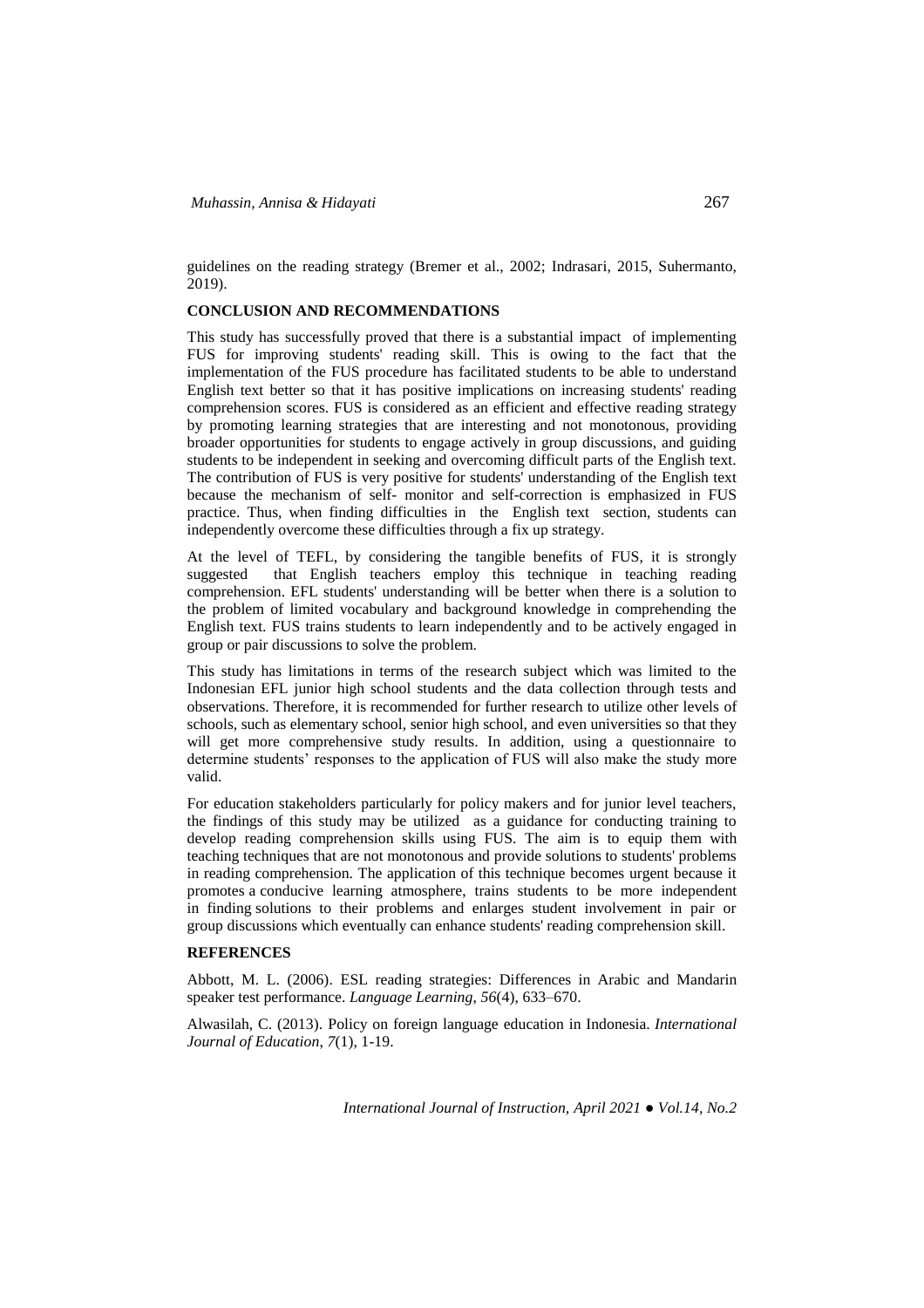Alyousef, H. S. (2006). Teaching reading comprehension to ESL/EFL learners. *Journal of Language Learning*, *5*(1), 143-154.

Amelia, L. (2018). Fix Up Strategi untuk Meningkatkan Kemampuan Bahasa Inggris. *Puslitbang STAI Al Azhar Pekanbaru, 7*, 91–102.

Berridge, G. (2015). Personal Reading Strategies of College Freshmen Placed in a Developmental Reading Class. *International Journal of Global Education*, *4*(3).

Bimmel, P. E., van den Bergh, H., & Oostdam, R. J. (2001). Effects of strategy training on reading comprehension in first and foreign language. *European Journal of Psychology of Education*, *16*(4), 509-529.

Bordens, K. S. & Abbott, B. B. (2018). Research design and methods: a process approach (Tenth edition). New York: McGraw-Hill Education.

Bremer, C. D., Vaughn, S., Clapper A.T., & Kim, A.H. 2002. Collaborative Strategic Reading (CSR): Improving Secondary Students" Reading Comprehension Skills. *National Center on Secondary Education and Transition Services to Practice Brief*, *1*(2), 1- 8.

Brown, H. D. (2007). *Principles of language learning and teaching* (5th ed). White Plains, NY: Pearson Longman.

Davoudi, M., & Yousefi, D. (2015). Comprehension Breakdown: A Review of Research on EFL Learners' Reading Difficulty and Problems. *International Journal of Language and Applied Linguistics*, 1, 58-72.

Duffy, G. G. (2009). *Explaining reading: A resource for teaching concepts, skills, and strategies*. Guilford Press.

Farmadani, M. (2019). *The Effectiveness of Fix-Up Strategy towards Reading Comprehension Skill at the Second Grade Of SMPN 1 Sumbergempol (Undergraduate Thesis). Retrieved 12 April 2020 from* <http://repo.iain-tulungagung.ac.id/12563/>

Fitrisia, D., Tan, K. E., & Yusuf, Y. Q. (2015). Investigating metacognitive awareness of reading strategies to strengthen students' performance in reading comprehension. *Asia Pacific Journal of Educators and Education*, *30*(1), 15-30.

Fraenkel, J. R., Wallen, N. E., & Hyun, H. H. (2011). *How to design and evaluate research in education*. New York: McGraw-Hill Humanities/Social Sciences/Languages.

Grabe, W. (2009). *Reading in a second language: Moving from theory to practice*. New York: Cambridge University Press.

Indrasari, N. (2015). The Effectiveness of Using Fix-Up Strategy to Teach Reading Viewed from Students' Self-confidence. *English Education: Jurnal Tadris Bahasa Inggris, 8*(1), 55-27. doi[:https://doi.org/10.24042/ee-jtbi.v8i1.510.](https://doi.org/10.24042/ee-jtbi.v8i1.510)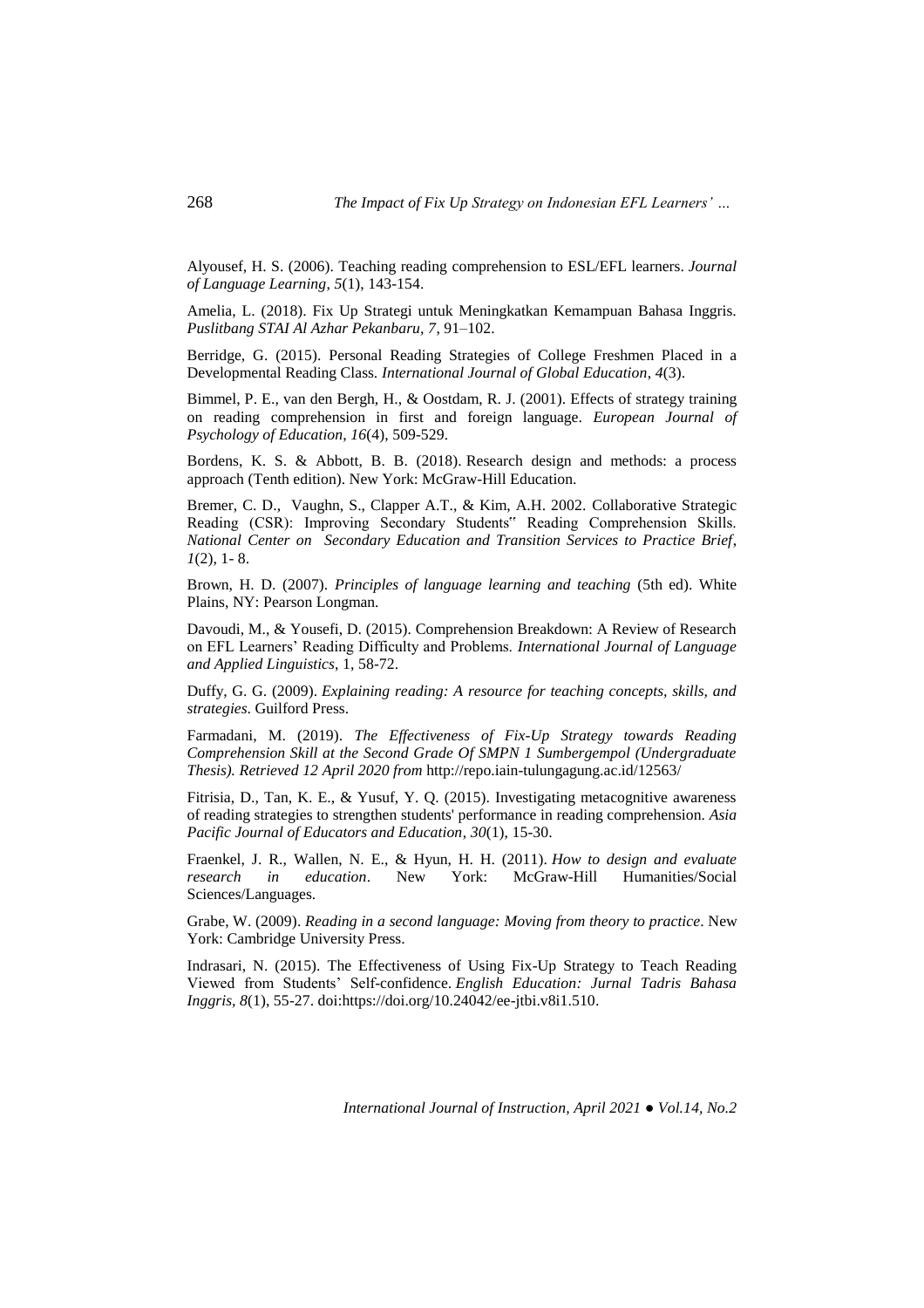Jose, G. R., & Raja, B. (2011). Teachers' Role in Fostering Reading Skill: Effective and Successful Reading. *Journal on English Language Teaching*, *1*(4), 1-10.

Kissau, S., & Hiller, F. (2013). Reading Comprehension Strategies: An International Comparison of Teacher Preferences. *Research in Comparative and International Education, 8*(4), 437–454. https://doi.org/10.2304/rcie.2013.8.4.437.

Klassen, A. C., Creswell, J., Clark, V. L. P., Smith, K. C., & Meissner, H. I. (2012). Best practices in mixed methods for quality of life research. *Quality of Life Research*, *21*(3), 377-380.

Klingner, J. K., Vaughn, S., & Boardman, A. (2007). *Teaching reading comprehension to students with learning difficulties*. New York: Guilford Press.

Ledger, S., & Merga, M. K. (2018). Reading Aloud: Children's Attitudes toward being Read to at Home and at School. *Australian Journal of Teacher Education*, *43*(3), 124- 139.

Kusumawati. Y. (2019). *The use of fix up strategy in teaching reading comprehension for eleventh grade students at SMAN 7 Kediri (Undergraduate Thesis).* Retrieved 12 April 2020 from [http://simki.unpkediri.ac.id/mahasiswa/file\\_artikel/2019/14.1.01.08.0029.pdf](http://simki.unpkediri.ac.id/mahasiswa/file_artikel/2019/14.1.01.08.0029.pdf)

Mikulecky, B. S. (2008). Teaching reading in a second language. Retrieved on 10 April 2020, from: [http://longmanhomeusa.](http://longmanhomeusa/) com.

Miller, J. W., & McKenna, M. C. (2016). *World literacy: How countries rank and why it matters*. Routledge.

Moreillon, J. (2007). *Collaborative strategies for teaching reading comprehension: Maximizing your impact*. Chicago: American Library Association.

Muhassin, M. (2016). Teachers' Communicative Activities in Teaching English as A Foreign Language (Tefl): A Study at Sman 9 Bandar Lampung. *Humaniora*, *7*(4), 485. [https://doi.org/10.21512/humaniora.v7i4.3601.](https://doi.org/10.21512/humaniora.v7i4.3601)

Nejad, S.G. & Keshavarzi, A. (2015). The Effect of Cooperative Learning on Reading Comprehension and Reading Anxiety of Pre-University Students. *Journal of Applied Linguistics and Language Research*. *2*(8). 169-180.

Peregoy, S. F. & Boyle, O. F. (2001). Reading, writing, & learning ESL. New York: Longman.

Pourhosein Gilakjani, A. & Sabouri, N. (2016). How Can Students Improve Their Reading Comprehension Skill?. *Journal of Studies in Education. 6*. 229. 10.5296/jse.v6i2.9201.

Pradana, S. A. (2017). The Analysis of Teaching and Learning Reading Through Think-Aloud Method. *ELT Echo : The Journal of English Language Teaching in Foreign Language Context*, *2*(2), 170. https://doi.org/10.24235/eltecho.v2i2.2177.